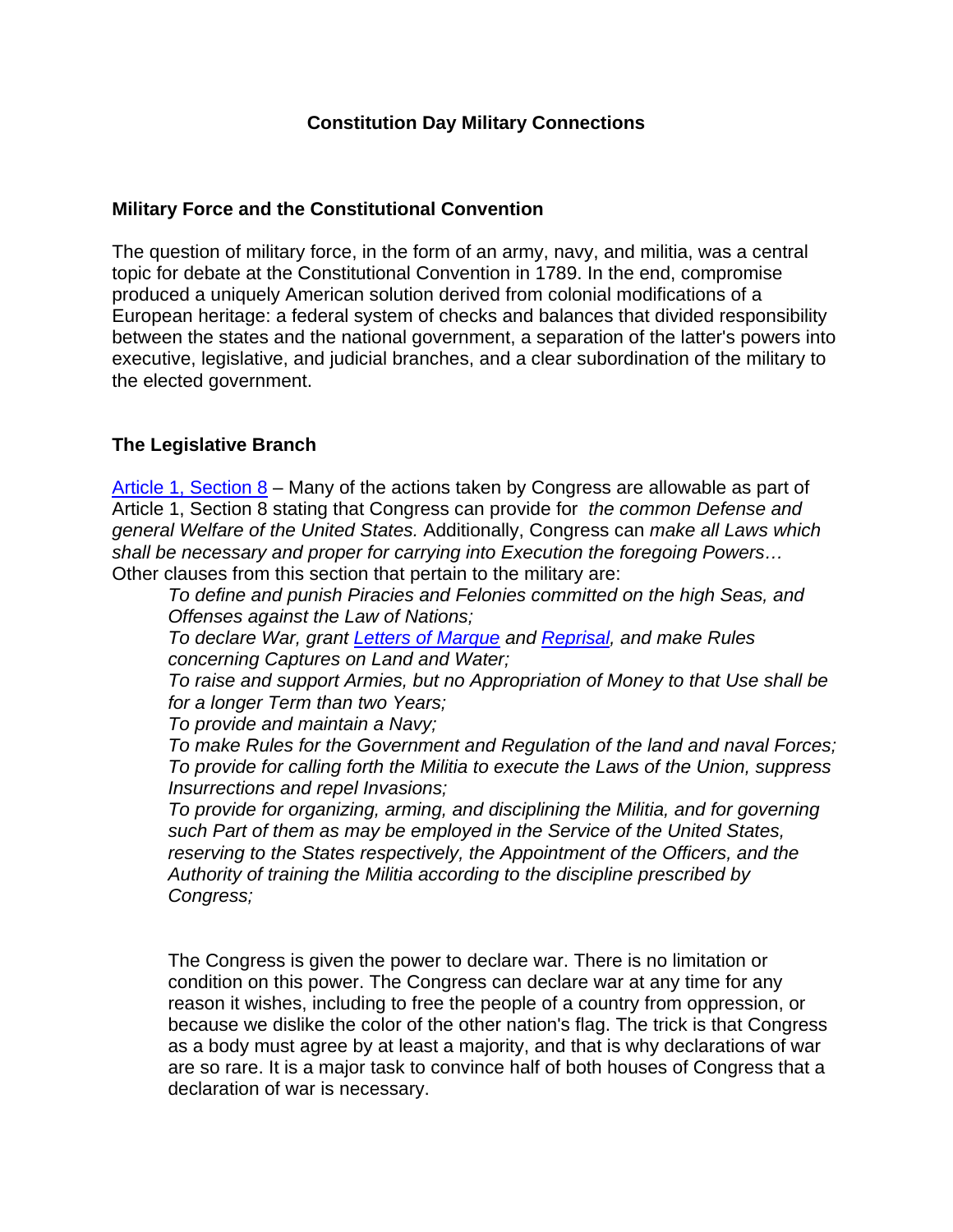The United States has been involved in a great many military actions, but only a very few declared wars. A "declared war" is one where Congress actually passes a resolution placing the country into a state of war. Following is the list of all declared wars the United States has been involved in:

- The War of 1812 (1812-1815)
- The Mexican War (1846-1848)
- The Spanish-American War (1898-1899)
- World War I (1917-1918)
- World War II (1941-1945)

## **Military Justice**

Military justice is not mentioned specifically in the Constitution, but can be found in *[Article 1, Section 8](http://www.usconstitution.net/xconst_A1Sec8.html) (power to define penalties for piracy and felonies on the high seas and for violations of the law of nations, power to declare war, power to raise armies and navies) and in [Article 2, Section 2](http://www.usconstitution.net/xconst_A2Sec2.html) (president is commander in chief of the military).* 

#### **Limits on Congress**

[Article 1, Section 9](http://www.usconstitution.net/xconst_A1Sec9.html) – Outlines the limits on Congress and two of the clauses apply to military situations

*The privilege of the Writ of [Habeas Corpus](http://www.usconstitution.net/glossary.html#HABCOR) shall not be suspended, unless when in Cases of Rebellion or Invasion the public Safety may require it.* 

*No Bill of [Attainder](http://www.usconstitution.net/glossary.html#ATTAINDER) or [ex post facto](http://www.usconstitution.net/glossary.html#EXPOST) Law shall be passed.* 

**Habeas Corpus** habeas corpus *n. Law* A writ issued to bring a party before a court to prevent unlawful restraint. [<Med. Lat., you should have the body]

The basic premise behind habeas corpus is that you cannot be held against your will without just cause. To put it another way, you cannot be jailed if there are no charges against you. If you are being held, and you demand it, the courts must issue a writ of habeas corpus, which forces those holding you to answer as to why. If there is no good or compelling reason, the court must set you free. It is important to note that of all the civil liberties we take for granted today as a part of the Bill of Rights, the importance of habeas corpus is illustrated by the fact that it was the sole liberty thought important enough to be included in the original text of the Constitution.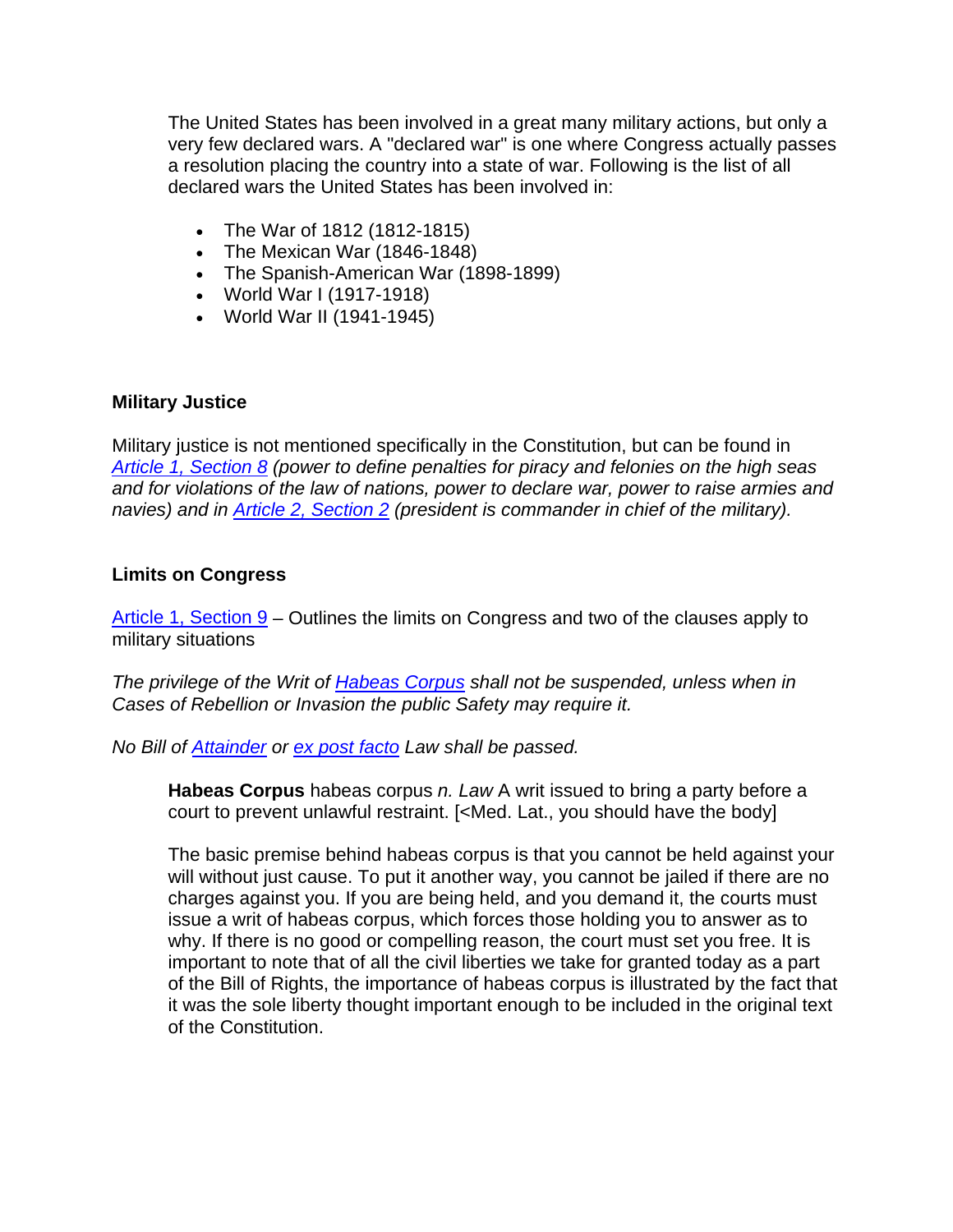## **Powers Prohibited of States**

Article 1, [Section 10 - Powers Prohibited of States](http://www.usconstitution.net/xconst_A1Sec10.html)

*No State shall enter into any Treaty, Alliance, or Confederation; grant [Letters of Marque](http://www.usconstitution.net/glossary.html#MARQUE) and [Reprisal](http://www.usconstitution.net/glossary.html#REPRISAL);* 

*No State shall, without the Consent of Congress, lay any duty of Tonnage, keep Troops, or Ships of War in time of Peace, enter into any Agreement or Compact with another State, or with a foreign Power, or engage in War, unless actually invaded, or in such imminent Danger as will not admit of delay.* 

#### **Executive Branch**

Article 2, Section 2 - Civilian Power Over Military, Cabinet, Pardon Power, **[Appointments](http://www.usconstitution.net/xconst_A2Sec2.html)** 

*The President shall be Commander in Chief of the Army and Navy of the United States, and of the Militia of the several States, when called into the actual Service of the United States; he may require the Opinion, in writing, of the principal Officer in each of the executive Departments, upon any subject relating to the Duties of their respective Offices, and he shall have Power to Grant Reprieves and Pardons for Offenses against the United States, except in Cases of [Impeachment](http://www.usconstitution.net/glossary.html#IMPEACH).* 

## **Bill of Rights**

[Amendment 1 - Freedom of Religion, Press, Expression](http://www.usconstitution.net/xconst_Am1.html)

The First Amendment does come into play concerning military service, speech and assembly.

#### [Amendment 3 - Quartering of Soldiers](http://www.usconstitution.net/xconst_Am3.html)

*No Soldier shall, in time of peace be [quartered](http://www.usconstitution.net/glossary.html#QUARTER) in any house, without the consent of the Owner, nor in time of war, but in a manner to be prescribed by law.*

## **Links to Short Articles**

[Who can declare war?](http://www.usconstitution.net/constfaq_a6.html#Q108)

[Is the draft unconstitutional?](http://www.usconstitution.net/constfaq_a3.html#Q49)

[Martial Law](http://www.usconstitution.net/consttop_mlaw.html)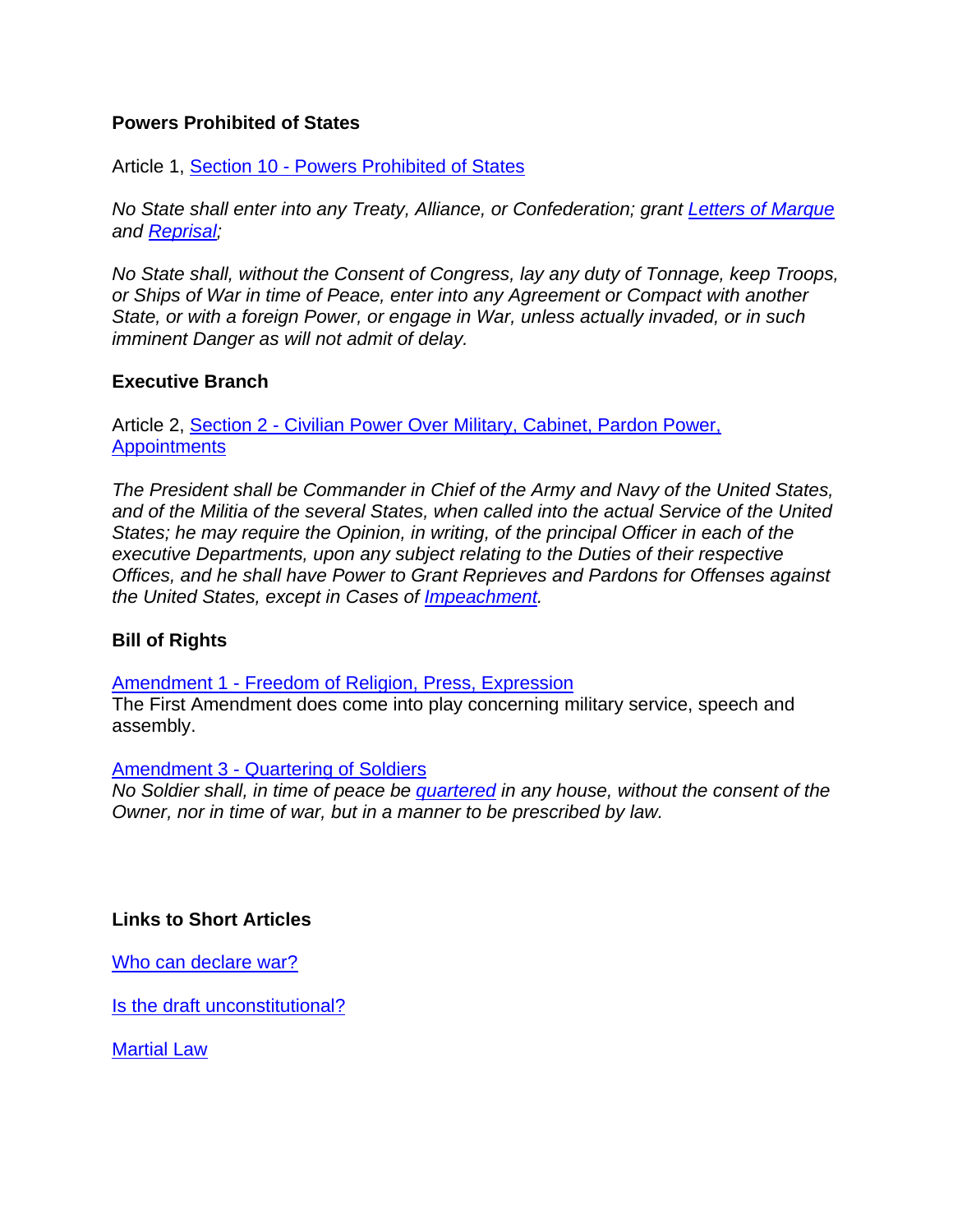America Responds to Terrorism Lincoln and the Writ of Liberty <http://www.crf-usa.org/terror/Lincoln.htm>

Soldier-Statesmen of the Constitution <http://www.history.army.mil/books/RevWar/ss/ch4.htm>

The Creation of the U.S. Armed Forces <http://www.fpri.org/footnotes/1210.200704.maslowski.creationusarmedforces.html>

War and Treaty Powers <http://www.law.umkc.edu/faculty/projects/ftrials/conlaw/warandtreaty.htm>

# ABC-CLIO

The following articles can be found in ABC-CLIO. Find your school link at <http://www.socialstudies.abc-clio.com/Login/Login.aspx> Click on the box that states *Cherry Creek SD 5 Shared Dist (link): LOG IN HERE* 

"*Boumediene v. Bush* (2008)." American Government. 2008. ABC-CLIO. 25 Aug. 2008 [http://www.americangovernment.abc-clio.com](http://www.americangovernment.abc-clio.com/)

This court case was one of many that petitioned the U.S. Supreme Court to define the rights of enemy combatants. In 2002, Lakhdar Boumediene and five other Algerians were arrested by Bosnian authorities on U.S. suspicions of terrorist activities and transferred to the prison camp at Guantanamo Bay, Cuba. Boumediene filed a writ of habeas corpus, which was dismissed by the U.S. Court of Appeals on the grounds that the Military Commissions Act (MCA) of 2006 removed the jurisdiction of federal courts to hear habeas writs from enemy combatants. The MCA had been approved by Congress after the Supreme Court permitted detainees to petition their imprisonment and rejected the military tribunal system because it had not gained congressional approval in Hamdan v. Rumsfeld (2006). On June 12, 2008, the Supreme Court ruled 5–4 that enemy combatants are entitled to the habeas writ. Furthermore, the Court stated that the MCA violated the U.S. Constitution and the Geneva Convention because it restricted enemy combatants to the alternative legal court system created by the Detainee Treatment Act (2005), which did not include adequate means for detainees to petition their right to due process. Below is the full text of the majority decision written by Justice Anthony Kennedy.

War and the Constitution

<http://www.historyreferenceonline.abc-clio.com/?bookid=9781576079492&loc=18&format=entry>

War powers refer to the authority of the president to wage and conduct war against other nations. While the Constitution expressly vests in Congress the power to declare